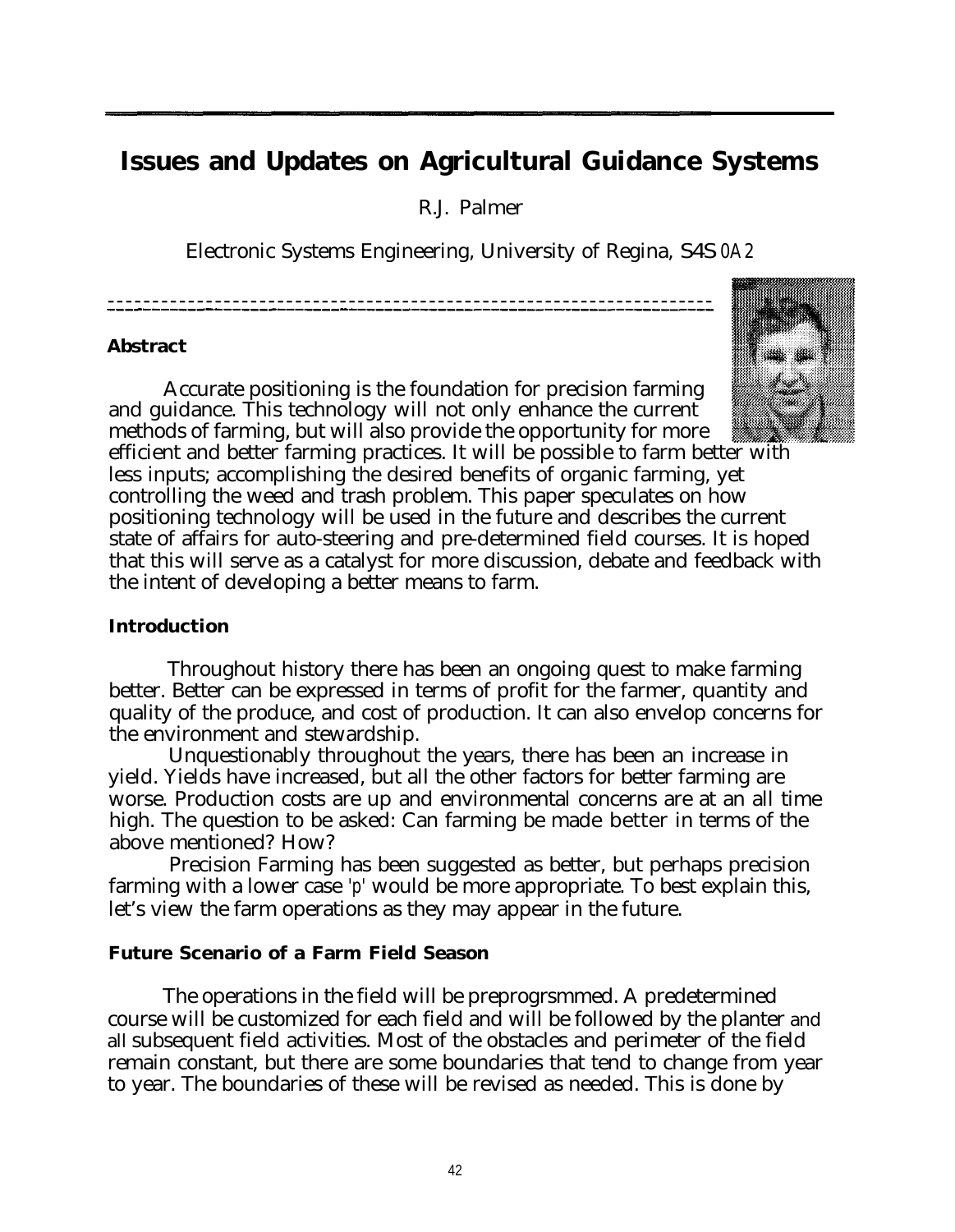recording a new boundary as the farmer drives an ATV(All Terrain Vehicle) over it. Establishing a boundary requires judgement and accuracy. It is only the farmer that can make these decisions and it is necessary to have first hand information at close quarters to decide exactly the location of a boundary.

The position file is brought back to the farmer's office and superimposed on the file containing the fiied boundaries. This file is input to a course generating computer program along with the implement width, and preferred working direction and pattern. Perhaps the starting point and preferred end point as well as rendezvous points for the seeder will be put in. With all this data an optimum course is generated.

This preprogrammed course is an important tool and contains some very interesting information before one seed is planted. The course not only contains the guidance information for the seeder to fallow, it also contains the controlling clues to turn the seeder on or off as well as variable rate information. The exact area to be seeded is known a priori, therefore the



precise amount of seed and fertilizer can be purchased beforehand. The distance traveled along with the predetermined velocity will give the time of operation. This is important for scheduling fill and service stops.

The seeder is small, perhaps only 12 feet wide and carries a payload that will keep it busy for four to six hours. It requires no driver. After being loaded with seed and fuel, it goes about its business of planting at only three mph. A quarter section takes a

day and a half to seed. However a farmer could easily operate four or five of these units simultaneously which would produce a seeding rate of about a section per day. The planter is made to minimize soil disturbance. Seeds are essentially punched into the ground in the wake of a trash remover, and then are gently packed with a packer wheel. The seeds are planted in rows that are one foot apart and within the row they have equal spacing. This has a double purpose; first it minimizes the amount of seed that is needed and secondly these seeds will grow up to be visible plants that are used as beacons to guide a weeder. If fertilizer is used, some will be introduced with the seed, some side dressed near the seed during this operation, but most would he applied later.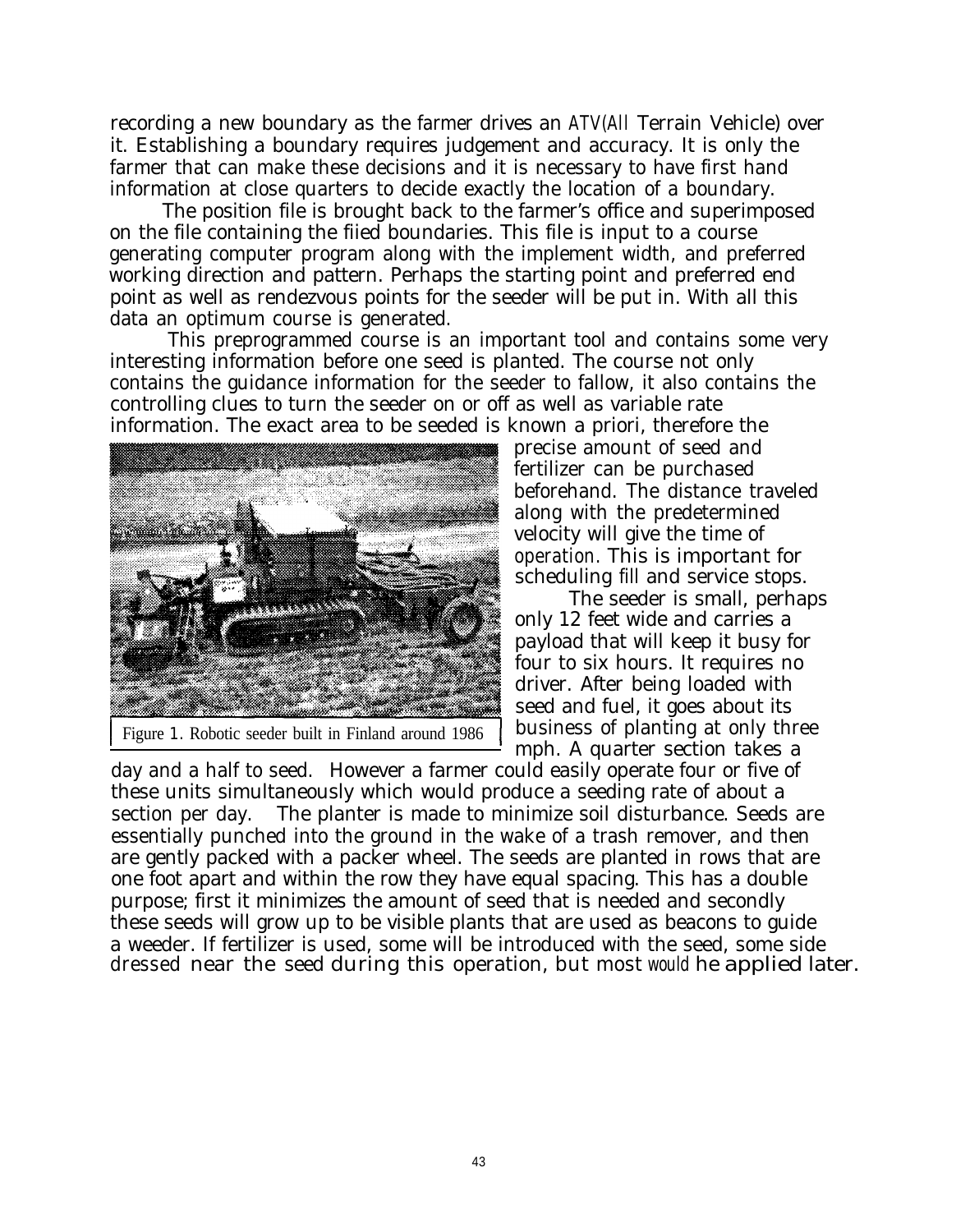The planting is the first operation that the field experienced. There is no pre-seeding burn-off, and there will be weeds. As soon as the crop comes out of the ground the weeding operation starts. As did the planter, the weeder will follow a predetermined course that mimics that of the planter. There is however one important difference to the guidance system of this weeder; it is a two level system. At the higher level the weeder will use an electron RF positioning system to get into the right row. Once in the row the weeder will use a visual system. It uses the plants as guidance beacons. It is noted that the crop was seeded in rows with a known width, and the plants in the rows were at equal spacing. The plants in this grid pattern will be considered 'good guys' and anything that is not in this grid will be considered bad and should be terminated.

The visual guidance system has two purposes. One is to precisely guide the weeder up and down the rows and provide the information to exactly locate the weeder relative to the crop. The second function of the visual guidance system is to spot and locate all green blobs. The good green blobs will be the crop and the bad blob coordinates will be sent to a weed terminator. The weed terminator is a high pressure water knife that is mounted on a rotating turret that aims at the ground at an angle. When a weed's coordinate comes in the field of view of the water gun, it is turned on to slice the weed at its base.

Since the exact location of the weeder is known, the wheels can be kept in the rows and not on the crop. The crop is not trampled by wheels, nor is the crop traumatized by chemicals.

The weeder is only 13 feet wide and travels slowly at only 3 mph. It will take more than a day to work a quarter section. This weeding operation is done every three weeks so a field may have three or even four operations done to it. During this operation, fertilizer could be side-dressed into the crop rows.

#### **Analysis of Scenario**

Driving accurately in a predetermined field can reduce the distance traveled by 15 to 20%. This not only reduces the amount of inputs and fuel used, it also reduces the time required. For in crop operations there will be less crop trampled. Contrary to popular belief, smaller equipment is more efficient. This is because relatively less time is spent in the headland. It is more efficient, and less risky to have several small pieces of equipment than a larger one of accumulated equivalent size. Not only are the operational costs less but also the capital costs. With manned vehicles, there is a tendency to favor the use of larger equipment to capitalize on the productivity of the operator. Obviously this is not the case for unmanned vehicles and the efficiency analysis must be re-evaluated. Invariably it leads to the conclusion that *'small is beautiful'.*

In addition to being more efficient; smaller equipment is easier to maintain, to service and to transport. In terms of risk, the smaller outfit is more attractive. If a farmer has two machines working and if one breaks down the production is reduced to half. If however the farmer has one large outfit,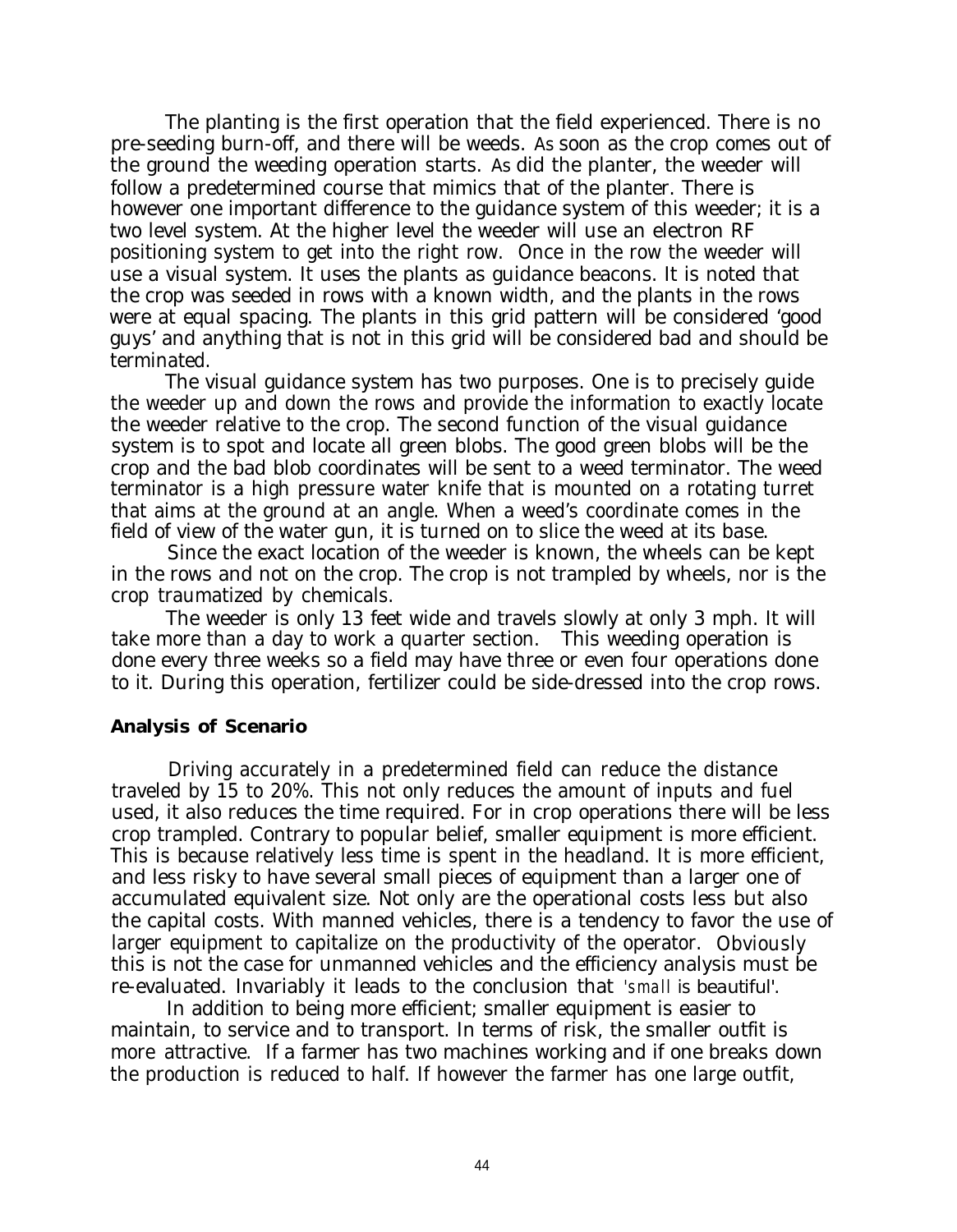and it breaks down, productivity is zero. Today most farms are overcapitalized to compensate for the large break-down risk factor.

The advantages of zero-til have been well documented and have been proven with practice; but this practice is not without problems. Weed control must be done without cultivation and there is an abundance of trash. It is not aesthetically pleasing and the trash can be a problem for seeding. The weeds can be controlled with a water knife and the seeder can be redesigned to accommodate the trash.

## **Punch Seeder**

The current air-seeder is a pretty simple method of getting seed and possibly fertilizer in the ground. Then again they must be simple because they are so big. The amount of complexity on any given shank or row must be kept to a minimum. However if one considers a much smaller seeder, then perhaps some complexity could be tolerated.

The task at hand is to get the seed placed into the ground at exactly some predetermined depth and to pack the soil gently but firmly around it. There is an additional requirement of this seeder, if the plants are later to be used as visible reference points for the weeder, the seeds should be planted with equal spacing.

Let's consider one shank or row of this new seeder. Picture a little rotary lawn mower that is only three inches wide. It clears the trash and blows the clippings in the space between the rows. Its vacuum action leaves the ground almost bare. A flat belt winds its way from a seed bin down to ground level. The belt has holes in it to accommodate one seed. These holes are equally spaced along the belt. A spoked wheel inside the belt, presses the seeds out of the belt and into the soil to the desired depth. A spoked packer wheel follows. The spokes are larger than the planter spoke and they gently press soil above the seeds and do not pack any other area. The features of such a seeder:

- Minimum soil disturbance.
- Handles trash.
- Equally spaced plants in equally spaced rows.
- Weed seeds are not seeded or packed.
- <sup>l</sup> No draft, and therefore very little power

Such a seeder design is feasible, but it is only practical in the context of the use of small slow moving equipment. This in turn is only practical for unmanned vehicles which in turn is entirely dependent on positioning and guidance systems.

# **Transition to New Technology**

The implementation of this new technology will take some time. It would not be wise for farmers to abandon their current capital investment immediately. It will also take some time to fine tune the technology and have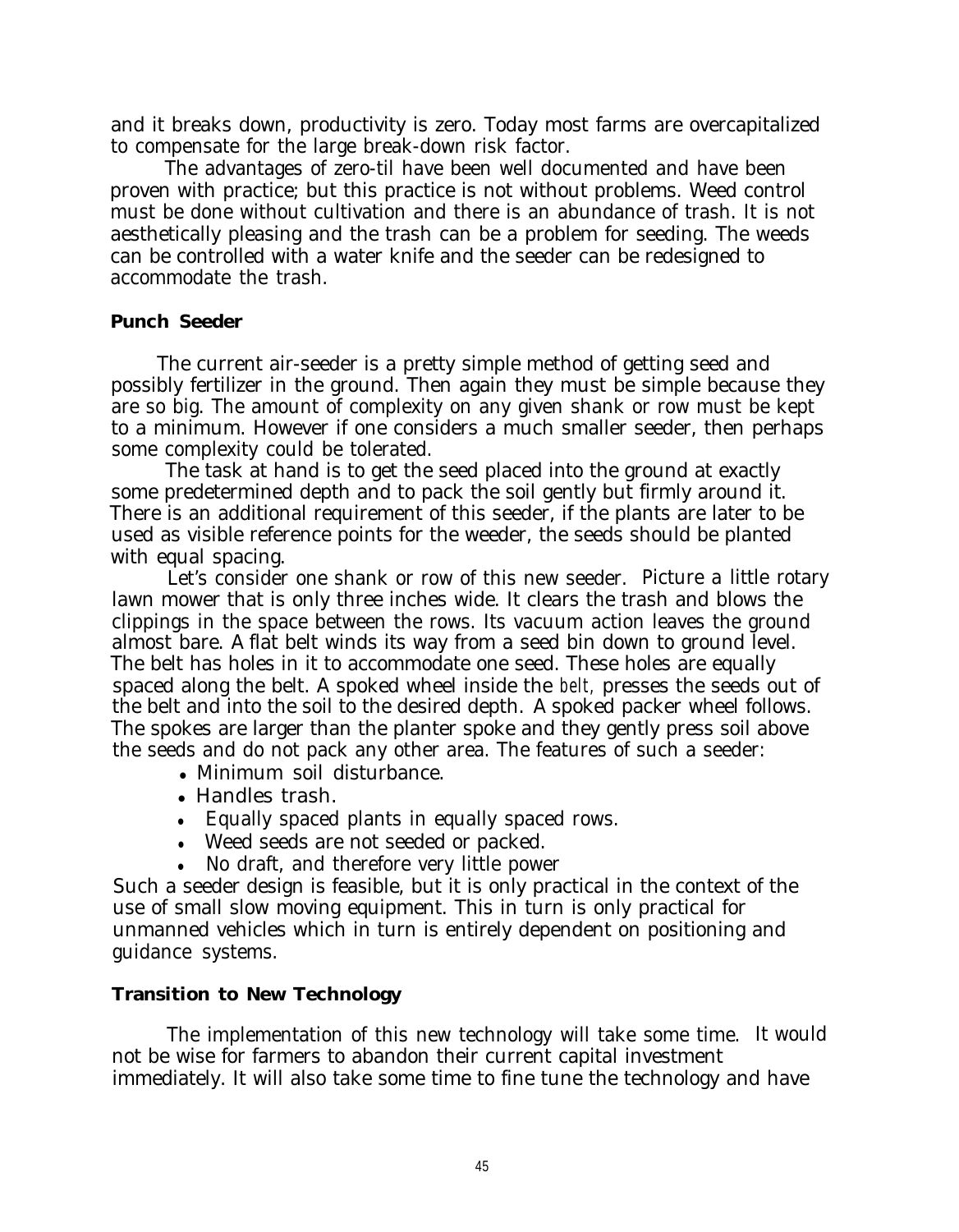the farmers comfortable with it. The first step will have auto-steering driving the parallel lines and the headland turns will be done manually. This will happen fairly soon for spraying and seeding.

The next advancement will be the automatic execution of U-turns in the headland. The operator will initiate a U-turn by pressing a Left or Right button. A map will be painted for him on a screen, and it will still be the task of the farmer to plan the pattern. The majority of the driving will be done automatically.

Generating and following pre-determined field patterns will prove to be quite beneficial. By minimizing lateral overlap and by following an optimum field pattern, the distance traveled to work the field can be shortened by 20%.

We now come to an interesting juncture in the process of adopting this new technology. An operator following a predetermined path doesn't have much to do. All the driving is now done for him and the applicator is turned on and off automaticaly.. His only job will be to monitor the process for failures. The obvious question will be: Can't I do this remotely? The answer is yes.

The point at which the operator comes to terms with a driverless operation is crucial. The equipment now used is big to capitalize on the operator's time. With no operator, all rational analysis concludes that smaller equipment is more efficient.

Self-guided small sprayers will be seen first, followed by automatic robotic seeders. Water knife weeders will be on the scene next and they will clarify the need for precise punch seeders. Robotic combines will be the last to be automated.

### **Where are we now? What has been Done**

Inexpensive positioning has been demonstrated with GPS and Accutrak. Automatic guidance and auto-steering requires angle sensing and gyros and this has been demonstrated. A Wilmar sprayer has been outfitted with an Accutrak auto-steering system it is capable of driving very straight parallel tracks at high speeds. Further tests with U-turns will take place this summer at Lemburg.

Some work has been done in generating pre-determined field courses, but there is more work to be done. Currently we are completing a report that investigates the feasibility of a robotic weed scouter. The intent of the scouter is to have images of a crop gathered automatically with a small robot following a predetermined field path. This robot has the functional characteristics of future operator-less farm vehicles.

### **What is to be Done, The Challenges**

Previously it was mentioned that more work is needed on the U-turns and the generation of the pre-determined field patterns. There is no doubt that these can and will be done; it is after all only software. However software